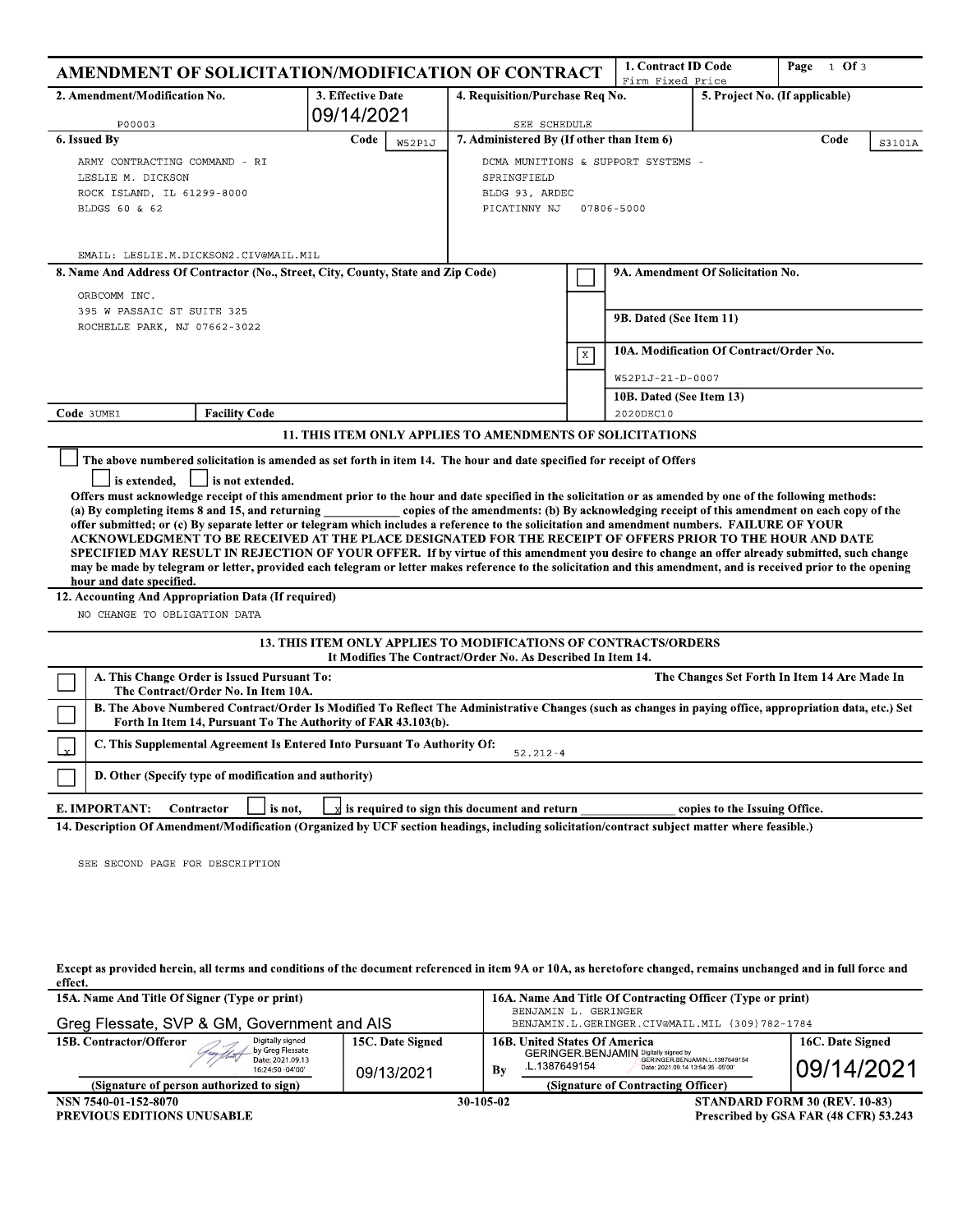| AMENDMENT OF SOLICITATION/MODIFICATION OF CONTRACT                                                                                                                                                                                                                                                               |                                                                  |                                                             | 1. Contract ID Code<br>Firm Fixed Price |                                         | Page $1$ Of 3                  |                                              |  |  |
|------------------------------------------------------------------------------------------------------------------------------------------------------------------------------------------------------------------------------------------------------------------------------------------------------------------|------------------------------------------------------------------|-------------------------------------------------------------|-----------------------------------------|-----------------------------------------|--------------------------------|----------------------------------------------|--|--|
| 2. Amendment/Modification No.                                                                                                                                                                                                                                                                                    | 3. Effective Date                                                | 4. Requisition/Purchase Req No.                             |                                         |                                         | 5. Project No. (If applicable) |                                              |  |  |
| P00003                                                                                                                                                                                                                                                                                                           | 2021SEP14                                                        | SEE SCHEDULE                                                |                                         |                                         |                                |                                              |  |  |
| 6. Issued By                                                                                                                                                                                                                                                                                                     | Code<br>W52P1J                                                   | 7. Administered By (If other than Item 6)<br>Code<br>S3101A |                                         |                                         |                                |                                              |  |  |
| ARMY CONTRACTING COMMAND - RI                                                                                                                                                                                                                                                                                    |                                                                  | DCMA MUNITIONS & SUPPORT SYSTEMS -                          |                                         |                                         |                                |                                              |  |  |
| LESLIE M. DICKSON                                                                                                                                                                                                                                                                                                |                                                                  | SPRINGFIELD                                                 |                                         |                                         |                                |                                              |  |  |
| ROCK ISLAND, IL 61299-8000                                                                                                                                                                                                                                                                                       |                                                                  | BLDG 93, ARDEC                                              |                                         |                                         |                                |                                              |  |  |
| BLDGS 60 & 62                                                                                                                                                                                                                                                                                                    |                                                                  | PICATINNY NJ<br>07806-5000                                  |                                         |                                         |                                |                                              |  |  |
|                                                                                                                                                                                                                                                                                                                  |                                                                  |                                                             |                                         |                                         |                                |                                              |  |  |
| EMAIL: LESLIE.M.DICKSON2.CIV@MAIL.MIL                                                                                                                                                                                                                                                                            |                                                                  |                                                             |                                         |                                         |                                |                                              |  |  |
| 8. Name And Address Of Contractor (No., Street, City, County, State and Zip Code)                                                                                                                                                                                                                                |                                                                  |                                                             |                                         | 9A. Amendment Of Solicitation No.       |                                |                                              |  |  |
| ORBCOMM INC.                                                                                                                                                                                                                                                                                                     |                                                                  |                                                             |                                         |                                         |                                |                                              |  |  |
| 395 W PASSAIC ST SUITE 325                                                                                                                                                                                                                                                                                       |                                                                  |                                                             |                                         |                                         |                                |                                              |  |  |
| ROCHELLE PARK, NJ 07662-3022                                                                                                                                                                                                                                                                                     |                                                                  |                                                             |                                         | 9B. Dated (See Item 11)                 |                                |                                              |  |  |
|                                                                                                                                                                                                                                                                                                                  |                                                                  |                                                             |                                         | 10A. Modification Of Contract/Order No. |                                |                                              |  |  |
|                                                                                                                                                                                                                                                                                                                  |                                                                  |                                                             | $\,$ X                                  |                                         |                                |                                              |  |  |
|                                                                                                                                                                                                                                                                                                                  |                                                                  |                                                             | W52P1J-21-D-0007                        |                                         |                                |                                              |  |  |
|                                                                                                                                                                                                                                                                                                                  |                                                                  | 10B. Dated (See Item 13)                                    |                                         |                                         |                                |                                              |  |  |
| <b>Facility Code</b><br>Code 3UME1                                                                                                                                                                                                                                                                               |                                                                  |                                                             | 2020DEC10                               |                                         |                                |                                              |  |  |
|                                                                                                                                                                                                                                                                                                                  | <b>11. THIS ITEM ONLY APPLIES TO AMENDMENTS OF SOLICITATIONS</b> |                                                             |                                         |                                         |                                |                                              |  |  |
| The above numbered solicitation is amended as set forth in item 14. The hour and date specified for receipt of Offers                                                                                                                                                                                            |                                                                  |                                                             |                                         |                                         |                                |                                              |  |  |
| is extended,<br>is not extended.                                                                                                                                                                                                                                                                                 |                                                                  |                                                             |                                         |                                         |                                |                                              |  |  |
| Offers must acknowledge receipt of this amendment prior to the hour and date specified in the solicitation or as amended by one of the following methods:                                                                                                                                                        |                                                                  |                                                             |                                         |                                         |                                |                                              |  |  |
| (a) By completing items 8 and 15, and returning copies of the amendments: (b) By acknowledging receipt of this amendment on each copy of the                                                                                                                                                                     |                                                                  |                                                             |                                         |                                         |                                |                                              |  |  |
| offer submitted; or (c) By separate letter or telegram which includes a reference to the solicitation and amendment numbers. FAILURE OF YOUR<br>ACKNOWLEDGMENT TO BE RECEIVED AT THE PLACE DESIGNATED FOR THE RECEIPT OF OFFERS PRIOR TO THE HOUR AND DATE                                                       |                                                                  |                                                             |                                         |                                         |                                |                                              |  |  |
|                                                                                                                                                                                                                                                                                                                  |                                                                  |                                                             |                                         |                                         |                                |                                              |  |  |
| SPECIFIED MAY RESULT IN REJECTION OF YOUR OFFER. If by virtue of this amendment you desire to change an offer already submitted, such change<br>may be made by telegram or letter, provided each telegram or letter makes reference to the solicitation and this amendment, and is received prior to the opening |                                                                  |                                                             |                                         |                                         |                                |                                              |  |  |
| hour and date specified.                                                                                                                                                                                                                                                                                         |                                                                  |                                                             |                                         |                                         |                                |                                              |  |  |
| 12. Accounting And Appropriation Data (If required)                                                                                                                                                                                                                                                              |                                                                  |                                                             |                                         |                                         |                                |                                              |  |  |
| NO CHANGE TO OBLIGATION DATA                                                                                                                                                                                                                                                                                     |                                                                  |                                                             |                                         |                                         |                                |                                              |  |  |
| <b>13. THIS ITEM ONLY APPLIES TO MODIFICATIONS OF CONTRACTS/ORDERS</b><br>It Modifies The Contract/Order No. As Described In Item 14.                                                                                                                                                                            |                                                                  |                                                             |                                         |                                         |                                |                                              |  |  |
|                                                                                                                                                                                                                                                                                                                  |                                                                  |                                                             |                                         |                                         |                                |                                              |  |  |
| A. This Change Order is Issued Pursuant To:<br>The Contract/Order No. In Item 10A.                                                                                                                                                                                                                               |                                                                  |                                                             |                                         |                                         |                                | The Changes Set Forth In Item 14 Are Made In |  |  |
| B. The Above Numbered Contract/Order Is Modified To Reflect The Administrative Changes (such as changes in paying office, appropriation data, etc.) Set<br>Forth In Item 14, Pursuant To The Authority of FAR 43.103(b).                                                                                         |                                                                  |                                                             |                                         |                                         |                                |                                              |  |  |
| C. This Supplemental Agreement Is Entered Into Pursuant To Authority Of:<br>$52.212 - 4$                                                                                                                                                                                                                         |                                                                  |                                                             |                                         |                                         |                                |                                              |  |  |
| D. Other (Specify type of modification and authority)                                                                                                                                                                                                                                                            |                                                                  |                                                             |                                         |                                         |                                |                                              |  |  |
| E. IMPORTANT:<br><b>Contractor</b><br>is not,                                                                                                                                                                                                                                                                    | $\mathbf{x}$                                                     | is required to sign this document and return                |                                         |                                         | copies to the Issuing Office.  |                                              |  |  |
| 14. Description Of Amendment/Modification (Organized by UCF section headings, including solicitation/contract subject matter where feasible.)                                                                                                                                                                    |                                                                  |                                                             |                                         |                                         |                                |                                              |  |  |
|                                                                                                                                                                                                                                                                                                                  |                                                                  |                                                             |                                         |                                         |                                |                                              |  |  |

SEE SECOND PAGE FOR DESCRIPTION

## **Except as provided herein, all terms and conditions of the document referenced in item 9A or 10A, as heretofore changed, remains unchanged and in full force and effect.**

| 15A. Name And Title Of Signer (Type or print)             |                  |                                                                                     | 16A. Name And Title Of Contracting Officer (Type or print)<br>BENJAMIN L. GERINGER<br>BENJAMIN.L.GERINGER.CIV@MAIL.MIL (309)782-1784 |  |                  |  |
|-----------------------------------------------------------|------------------|-------------------------------------------------------------------------------------|--------------------------------------------------------------------------------------------------------------------------------------|--|------------------|--|
| 15B. Contractor/Offeror                                   | 15C. Date Signed | <b>16B. United States Of America</b>                                                |                                                                                                                                      |  | 16C. Date Signed |  |
| (Signature of person authorized to sign)                  |                  | By                                                                                  | /SIGNED/<br>(Signature of Contracting Officer)                                                                                       |  | 2021SEP14        |  |
|                                                           |                  |                                                                                     |                                                                                                                                      |  |                  |  |
| NSN 7540-01-152-8070<br><b>PREVIOUS EDITIONS UNUSABLE</b> |                  | 30-105-02<br>STANDARD FORM 30 (REV. 10-83)<br>Prescribed by GSA FAR (48 CFR) 53.243 |                                                                                                                                      |  |                  |  |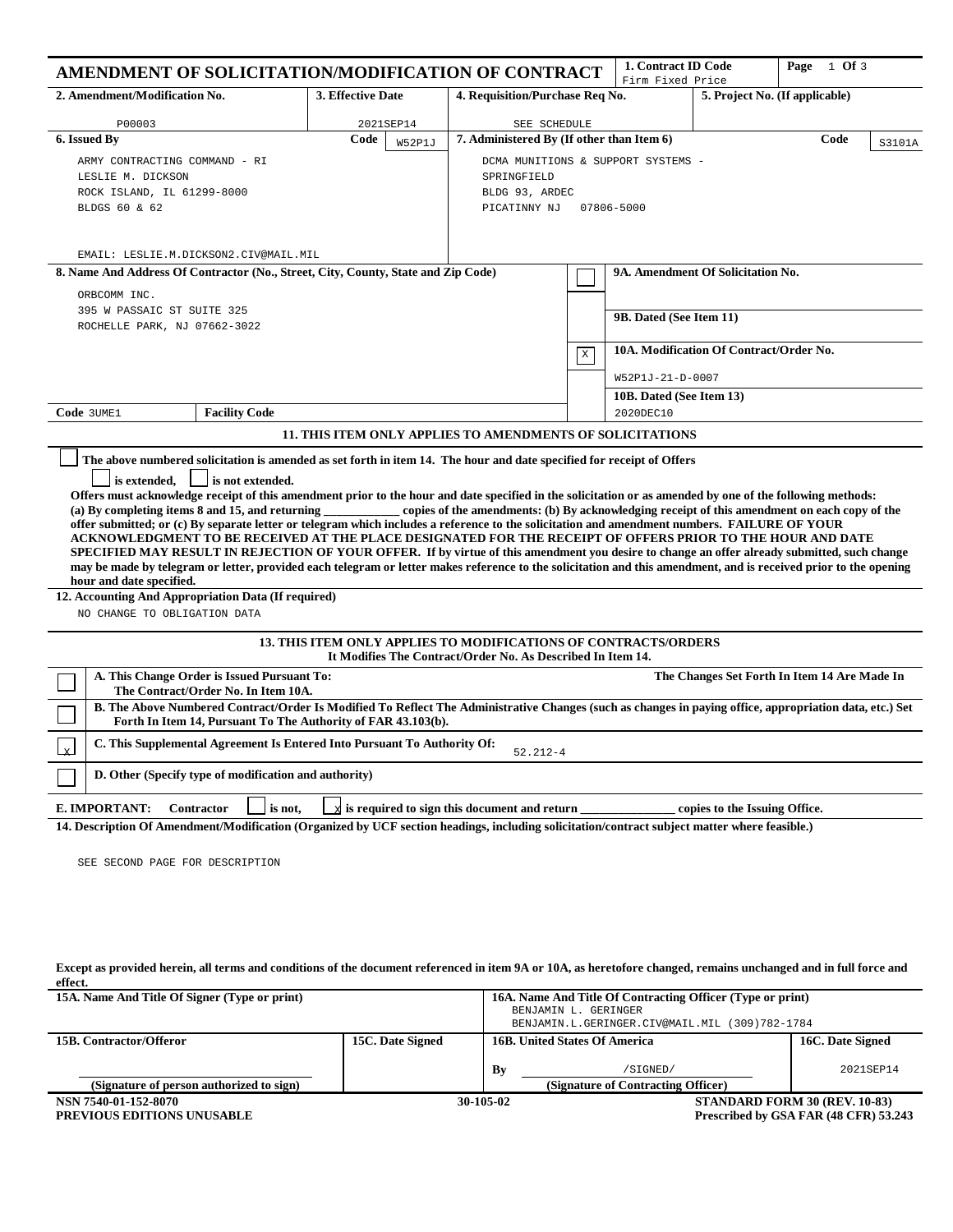Name of Offeror or Contractor: ORBCOMM INC.

SECTION A - SUPPLEMENTAL INFORMATION

Buyer Name: LESLIE M. DICKSON Buyer Office Symbol/Telephone Number: CCRI-TB/(309)782-0306 Type of Contract 1: Firm Fixed Price Kind of Contract: Supply Contracts and Priced Orders Kind of Modification: C Type of Business: Large Business Performing in U.S. Surveillance Criticality Designator: C Contract Expiration Date: 2024DEC09

Paying Office: HQ0337 DFAS-COLUMBUS CENTER NORTH ENTITLEMENT OPERATIONS P.O. BOX 182317 COLUMBUS OH 43218-2317

\*\*\* End of Narrative A0000 \*\*\*

Contract W52P1J-21-D-0007, Modification P00003

The purpose of Modification P00003 to Contract W52P1J-21-D-0007 is as follows:

1. Incorporate elements of ORBCOMM's Contractor Change Proposal #NOR001, specifically adding two new devices and associated accessories. The table below lists the added CLINs and their descriptions.

| CLIN   | Description                                         |
|--------|-----------------------------------------------------|
| X001AC | GT1020 VHB Bracket                                  |
| X001AD | GT1020 Magnet Mounts                                |
| X001BA | Cell Enabled Solar Transponder (1-yr plan)          |
| X001BB | Cell Enabled Solar Transponder (3-yr plan)          |
| X001BC | GT1200 Magnet Mounts                                |
| X002AC | AssetPack Mounting Bracket - Standard Cage          |
| X002AD | AssetPack Mounting Bracket Flat Bracket             |
| X002AE | AssetPack Mounting Bracket - Flat Mag Mount Bracket |
| X007AD | 3-Wire Cable, Blunt Cut, 3.5m for GT1020            |

2. Update Attachment 0002: CLIN Price List, which shows the additional CLINs, associated prices and description details highlighted in red.

3. Except as modified herein, all terms and conditions as set forth in Contract W52P1J-21-D-0007 remain unchanged and in full force and effect.

\*\*\* END OF NARRATIVE A0004 \*\*\*